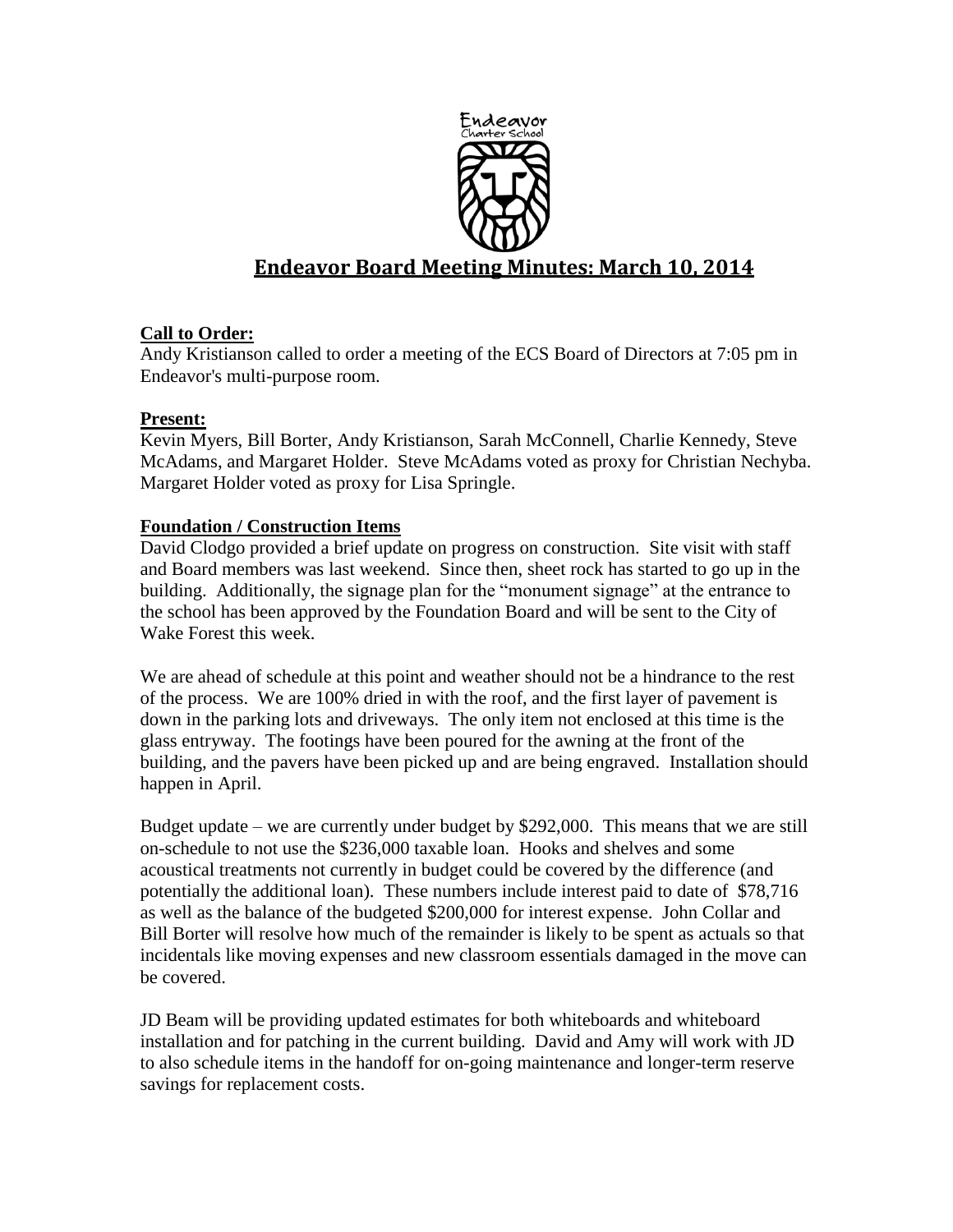David also updated the Board on the situation with fundraising for the playground. Based on the covenants for the loan, we cannot raise funds for a targeted expense. As a result, PAWS is proposing that they handle the fundraising for the playground. They would hold the funds raised in reserve via general ledger entry rather than need to worry about separate accounts for this effort. The Foundation and PAWS will work with administration, staff and the Board of Directors for both goal-setting and any purchases prior to installation.

Amy will also work with JD Beam on understanding how the addition of a paved pad for basketball goals and impervious materials for ensuring we are accessible would affect our current site design, and what the process will be for updating this without affecting the process for granting certificate of occupancy.

# **Approval of Prior Minutes:**

Kevin Myers moved to approve the meeting minutes as distributed for the February 10, 2014 Board of Directors Meeting. Andy Kristianson seconded. The motion was approved unanimously.

# **Director's Update**

Steve McAdams provided the Board with the Director's Update. There has been an adjustment from DPI for the 10 students originally shown as not-present at the beginning of the school year. This will result in an estimated \$44,552 increase in operating funds.

DPI will refund \$4265 for Virtual School withholding that was unused.

Lottery is completed for the 2,144 applicants. Notifications have begun. A school tour has been scheduled with a rep from each grade for new parents.

Fifth grade field test was cancelled (State did not have test ready).

Kevin Myers updated the Board on the meeting with Weingarten on the preliminary discussion for our move-out inspection. Updates and strike-outs were agreed during the meeting with Ken Wygle and Julie Thompson during the meeting on March 7, and Ken committed to send an addendum that included these as well as a potential updated moveout date. Kevin will email his meeting notes this week to ensure that these addendums cover all items discussed.

### **Transportation Update:**

Charlie Kennedy updated the Board on the current state of negotiations with vendors. Lisa Springle and Charlie met with Charter School Bus Company today (March 10) and now understand the cost structures, which are fixed at \$4900 no matter how many riders are enrolled. If we are able to attract 50 students to the bus arrangement, it would work out to \$980 / child.

We currently have 44 students interested, so we are close to the break-even point based on our estimate of \$1000 / student communicated to the community. Charlie answered